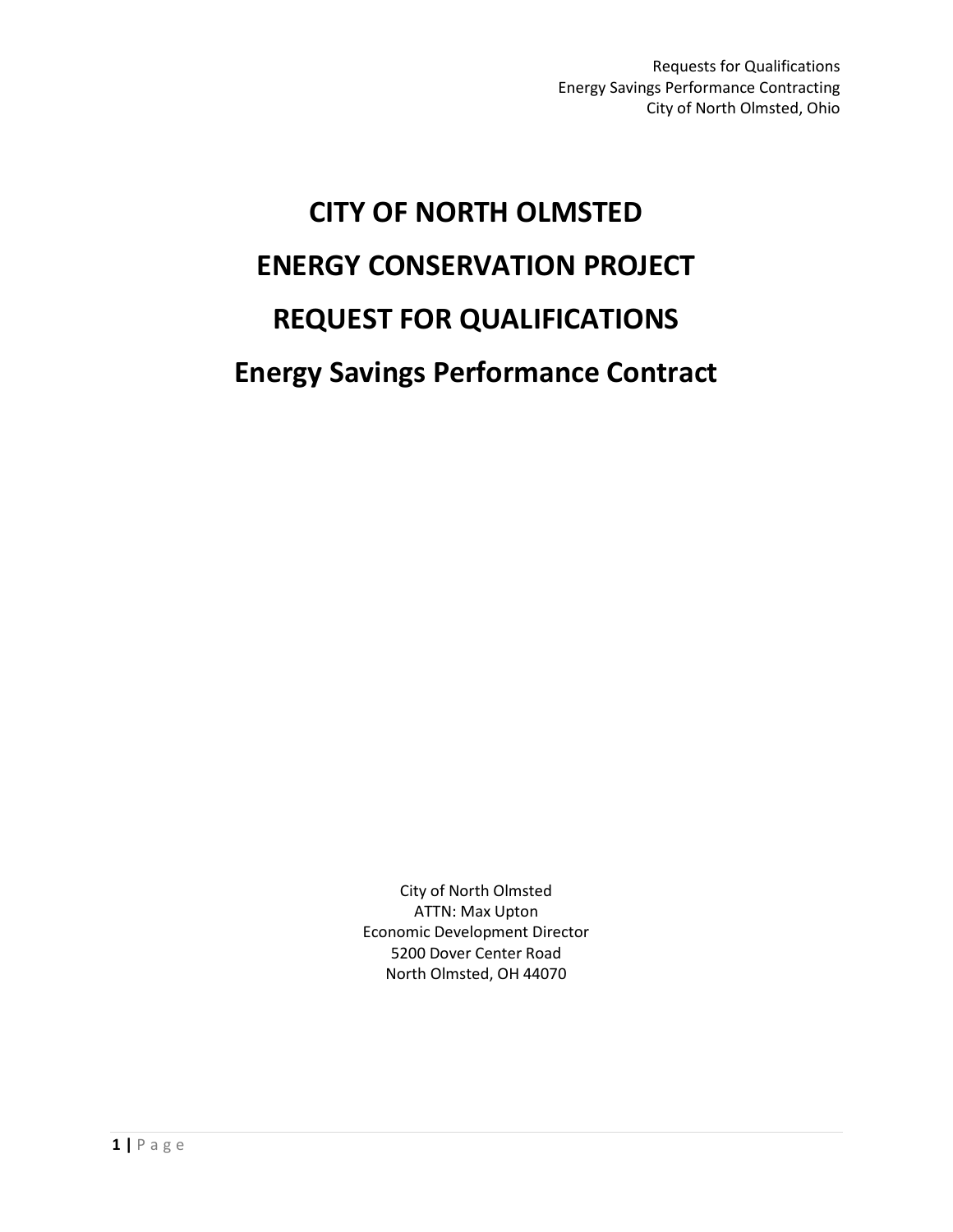# **City of North Olmsted**

# **REQUEST FOR QUALIFICATIONS OF ENERGY SERVICE PROVIDERS FOR ENERGY SAVINGS PERFORMANCE CONTRACT**

#### **A. GENERAL BACKGROUND AND PROJECT GOALS**

#### *1. Purpose*

The City of North Olmsted, a municipal corporation, ("the City") requests proposals of qualifications for the identification of energy efficiency improvements on a guaranteed performance-contracting basis in accordance with the City's municipal charter, ordinances, or any other existing authority, which is also consistent with Ohio Revised Code § 717.02. The ultimate goal is to select a qualified vendor that will provide the final design, implementation, project management, financing, performance monitoring and verification, and ongoing first party performance guarantee of energy efficient improvements through one or more phases of work, to be implemented at the City's sole discretion.

The City's purpose of issuing this Request for Qualifications (RFQ) is to identify and select a qualified Energy Service provider, or Energy Services Company (ESCO), to perform the implementation of a Guaranteed Energy Savings Performance Contract (GESPC).

Respondent ESCOs must be competent, qualified and capable of providing comprehensive building management and energy services, including, but not limited to, the performance of energy consumption audits, the design, selection, and installation of energy efficient systems, ongoing support and training services, assistance in securing financing for the transaction, and a written guarantee of savings.

Respondent ESCOs must demonstrate qualifications, experience and capabilities to develop energy projects and programs that are technically sound, modern and creative – projects which conserve energy, reduce maintenance costs, increase automation, address training needs, and improve systems functionality, resiliency and energy independence.

#### *2. Overview of Goals and Objectives*

The City expects to achieve the following goals and objectives by entering into a GESPC with the selected ESCO:

- Reduce energy and operating costs
- Improve facility environmental conditions
- Improve maintenance and operation of the facilities
- Provide better working conditions in the identified facilities
- Preserve capital funds
- Increase facility resiliency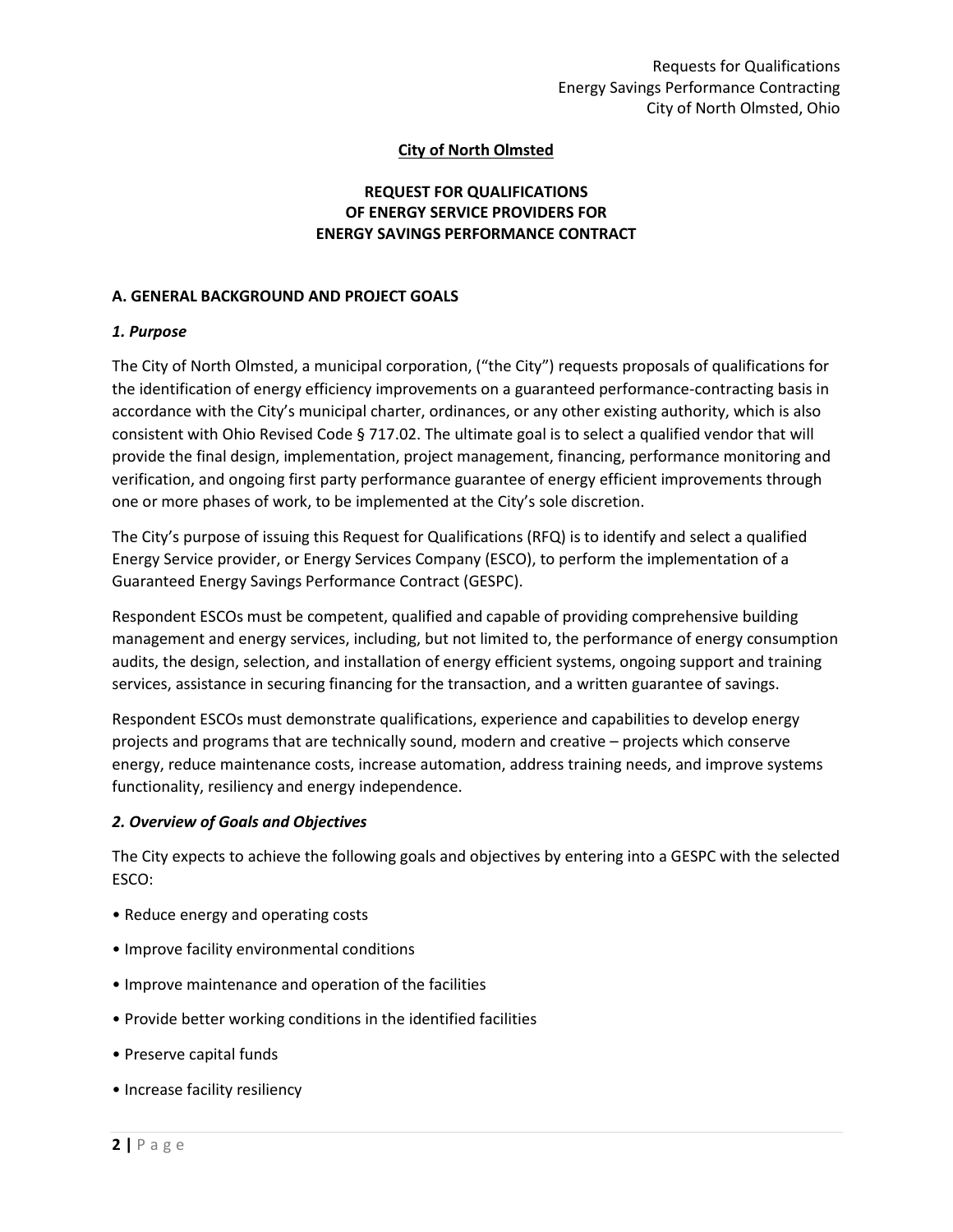# *3. Included Facilities*

The City desires to address infrastructure improvements within all of its building envelopes and HVAC systems. Although the initial project may entail current priorities, the City reserves the right to consider future phases with selected respondent.

## *4. Energy Services Provider Selection Process*

The selection of a qualified ESCO under this RFQ form will be based on the City's determination that the selected ESCO is qualified to prepare and implement an energy conservation plan which best meets the needs of the City. The City reserves the right to accept or reject any or all respondent ESCO's proposal based on the City's sole determination of its own best interests and needs. The City shall not be required to select any respondent ESCO based on low cost, payback, or other criteria not specifically listed within ORC § 717.02.

After selecting an ESCO to implement its proposal, the City intends to negotiate a GESPC with such offeror, following its provision a report, consistent with ORC § 717.02(B), with due consideration given to the implementation of measures which the City believes to be the most likely to result in the greatest energy and operational savings and reduced future capital expenditures, considering the cost of the project and the City's ability to pay for the improvements with current revenues or by financing the improvements.

## *5. Selection Process and Timing*

The following process will be used to select the preferred ESCO:

Issuance of RFQ: June 7<sup>th</sup>, 2022

RFP Due: July 15th, 2022

Interviews July 25<sup>th</sup>, 2022 (week of)

Selection of Provider August 1<sup>st</sup>, 2022 (Week of)

## *6. Contact and Response Deadline*

In order to be considered, respondents must submit a complete and thorough response to this RFQ. An electronic copy must be submitted via email to the City contact provided below on or before 5:00 PM local time on Friday July 15<sup>th</sup>, 2022.

Responses shall be no longer than a total of 50 written pages in length, including cover page. Financial statements, detailed resumes, and sample agreement should be included as a separate attachment and are not included in the 50-page limit.

City of North Olmsted ATTN: Max Upton, Economic Development Director 5200 Dover Center Road North Olmsted, OH 44070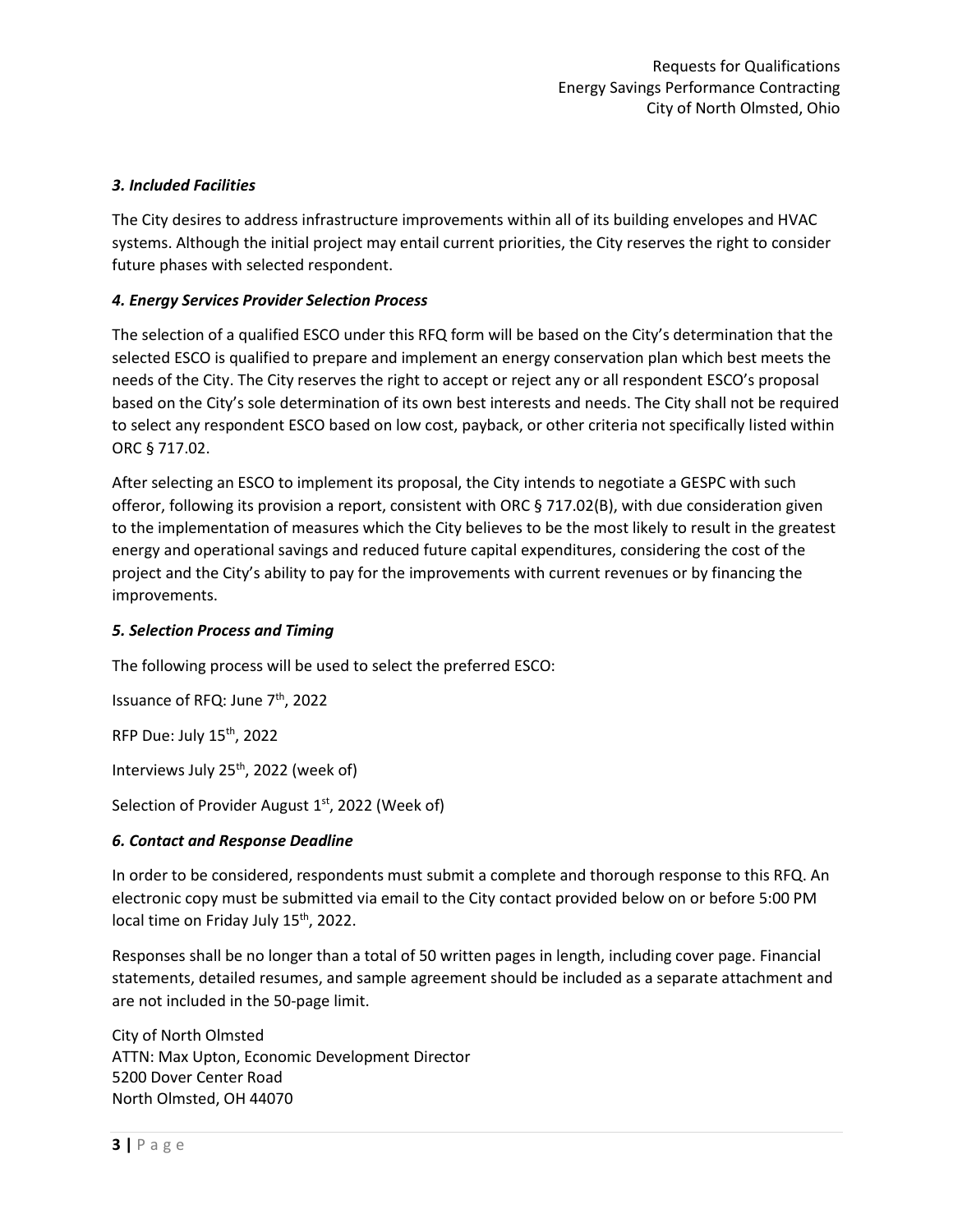Uptonm@north-olmsted.com

All contacts and communication regarding the proposal should be with the above-named individual only. Bidders contacting other City Staff or Officials may be disqualified for doing so.

## *7. Response Preparation and Completeness*

All information requested must be submitted and organized in the format requested. Failure to submit all information as requested may result in the requester requiring immediate submission of the missing information and/or elimination of the respondent ESCO from consideration. Emphasis should be placed on completeness and clarity of content.

# *8. Confidentiality*

In order to ensure fair and impartial evaluation, and in order to protect against the unintentional disclosure of proprietary trade secret material, proposals and related documents submitted in response to the RFQ are not available for public inspection and copying until after the award of the GESPC.

## *9. Proposal Requirements*

A. The City's goal is to implement an energy conservation program which may include, but is not limited to, the repair, upgrade, or modernization of existing heating, ventilating, air conditioning, lighting, mechanical systems, electrical systems, plumbing systems, and facility envelopes in accordance with relevant statutory and local legislative requirements.

B. Each proposal will be reviewed to determine if it is complete prior to actual evaluation. The City reserves the right to eliminate from further consideration any proposal deemed to be substantially or materially unresponsive to the RFQ.

C. Each proposal shall address how the ESCO will arrange for or provide financing of the projects.

D. ESCO must have a minimum of fifteen (15) years in business as an ESCO.

E. 100% of savings are retained by the City.

F. First party guarantee is required from the ESCO to the City. No third-party guarantee will be accepted.

G. While the selected ESCO does not need to be accredited via the National Association of Energy Services Companies (NAESCO) such accreditation is preferred. A complete list of NAESCO companies can be found at https://www.naesco.org/members/full as well as accredited companies at https://www.naesco.org/accredited-companies.

# **B. REQUEST FOR QUALIFICATIONS FORMAT AND SPECIFICATIONS**

# *1. Executive Summary*

Responses shall include a summary overview of the respondent's proposal and other pertinent I nformation. Such summaries are to be no more than 2 pages in length.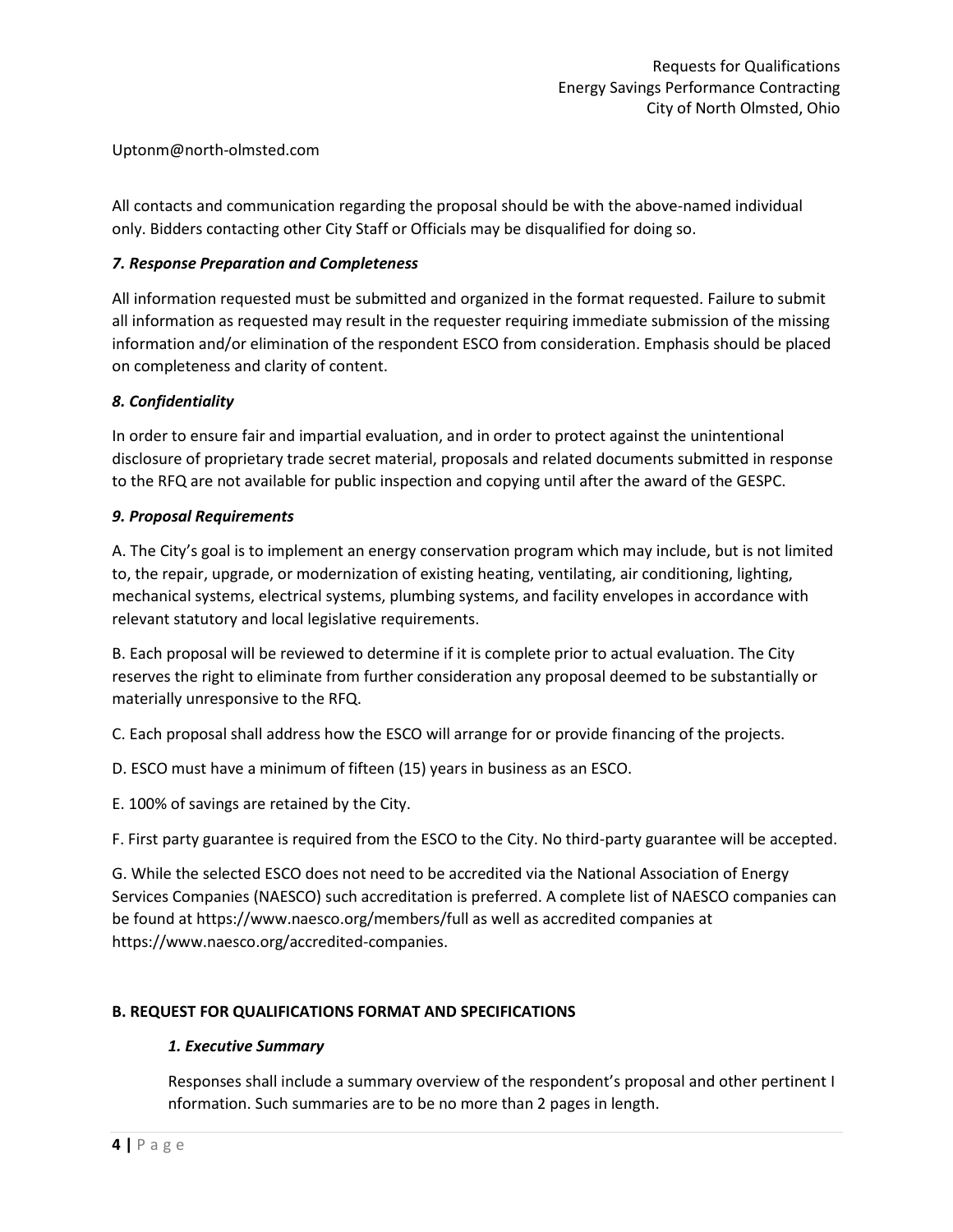## *2. Company Qualifications an d Financial Strength*

#### **Firm Profile**

- Firm name, corporate address, and local address.
- Main contact person with full contact information.

• Provide information specifying legal business classification, state of incorporation, audited annual report, and summary of financial strength.

• Address the company's ability to fulfill the financial guarantee terms and duration of the GESPC, or the entire program, where multiple phases of work may be implemented.

• The City is seeking a vendor-neutral offering of goods and/or services. If respondent ESCO, including an affiliate organization such as a subsidiary, sister, or parent company, manufactures, sells, or otherwise distributes in commerce, equipment, materials, or other goods and/or services, the respondent shall list all such goods and services that respondent could propose to use or install on or about the City's facilities as a part of a potential GESPC project. If such respondent ESCO is selected to perform the GESPC, it agrees that by responding to this RFQ, it will promptly advise the City of any and all instances where it intends to purchase and install equipment, materials, goods and/or services through a separate organization which is affiliated to the respondent. Such selected ESCO shall truthfully disclose to the City the increased financial benefits to the ESCO and/or affiliate organization associated with delivering such equipment, materials, goods and/or services through such affiliate.

• Those firms who identify themselves as NAESCO accredited shall provide a copy of their Certificate of Accreditation from NAESCO and the number of consecutive years their firm has been accredited by the NAESCO.

#### *3. Project Team and Experience*

#### **Project Team**

• Concise resumes of project team members including education, past project experience, and any other pertinent information. Specific team member experience with municipal customers in Ohio is required. Roles and responsibilities of each team member.

• Subcontractors or partners may be listed as part of your team, but must be clearly identified.

• Project team should include multiple Ohio-licensed Professional Engineers. Include copies of Ohio professional engineering licenses.

• Provide an organizational chart that illustrates the structure and roles of your project team members.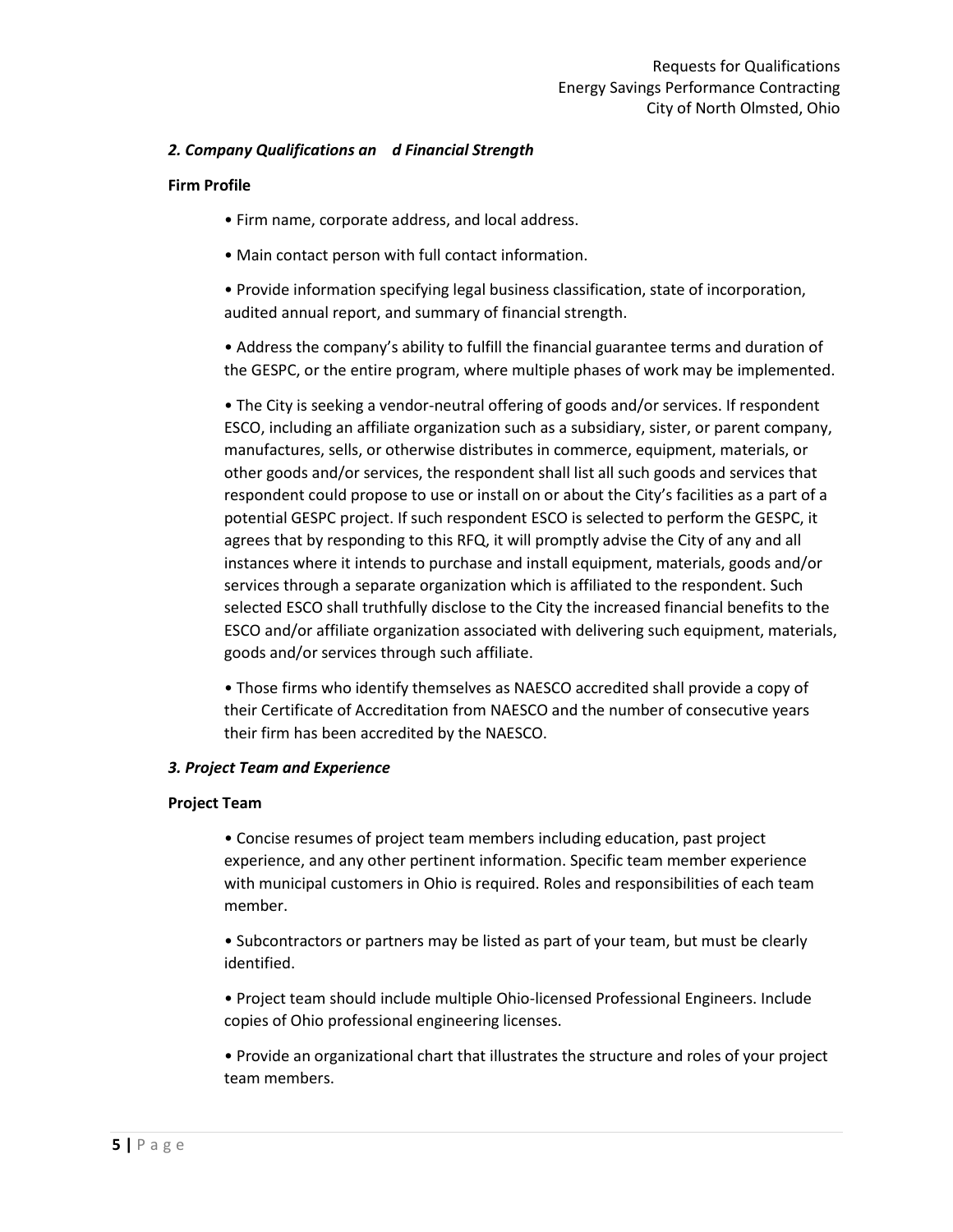#### **Experience and References**

• List similar municipal GESPCs completed by the respondent ESCO over the past five years that are representative of the scope and financial terms requirements of the City**.** 

#### *4. Insurance and Bonding*

• Provide evidence that prior to award of contract the provider shall be able to provide a 100% project value performance bond for its faithful performance of installation of all measures contemplated by the respondent ESCO.

• Provide a copy of the most recent audited annual report for your firm.

• Provide evidence of applicable insurance in types and amounts that are commercially reasonable and appropriate with minimum coverages and limits as follows:

- Worker's Compensation (statutorily imposed minimum limits)
- Commercial General Liability (\$2M single occurrence / \$4M annual aggregate)
- Automobile Liability (\$1M annual aggregate)
- Professional Liability (\$2M per claim / \$2M annual aggregate)

#### *5. Technical Approach and Energy Conservation Measures*

• Responses should include a detailed approach to meeting the goals and objectives for the facilities. Provide an overview of the technical approach that is used to identify, evaluate and recommend energy conservation measures.

• Provide a detailed description of the company's project management capabilities, approach, methods of contract management and control.

- Provide examples of energy saving measures implemented and their application.
- Describe any other benefits your firm can bring to the energy services program.

#### *6. Services*

• Provide a description of the methodology and process tools used by your firm to provide annual reconciliation statements, measurement and verification and any required on-going support services.

• Indicate any equipment maintenance service contracts that will be required by your firm as a condition of the energy services guarantee.

## *7. Financial Approach*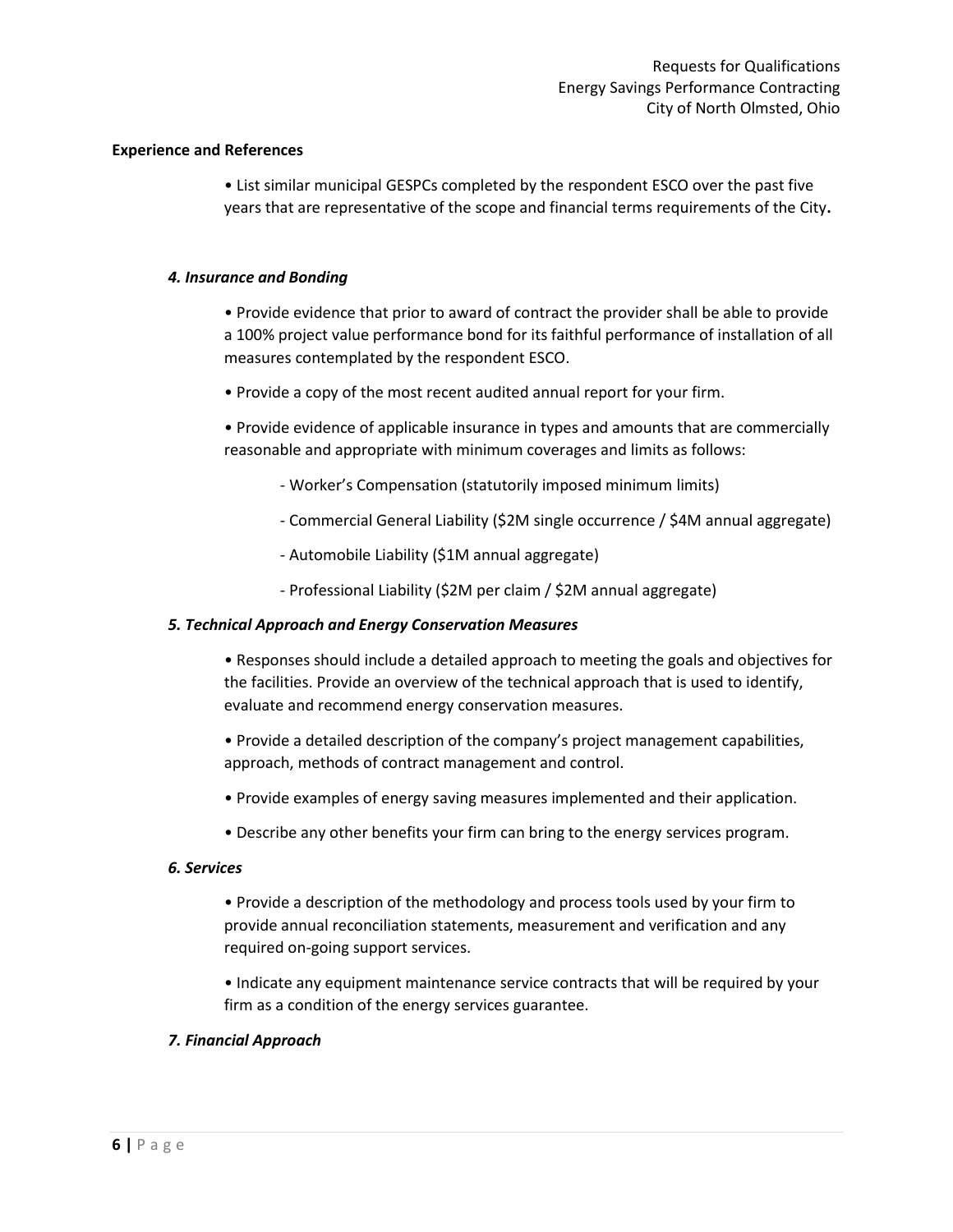• Describe the sources and types of funding sources available to the City to implement this project. Indicate the prior use and experience with this method of funding and provide letters of commitment from the financing entity.

# *8. Letter of Transmittal*

Each proposal shall include a letter of transmittal that indicate the respondent's proposal is a valid offer to provide services in accordance with the RFQ requirements and that the respondent will comply with the terms of the RFQ.

# *9. Template Agreement*

The respondent shall provide a proposed template contract or contracts that identify the general terms and conditions as well as other agreement provisions to be used in the development of the project and subsequent implementation of the approved project or program measures. The template contract shall be used to negotiate the final contract between the City and any selected respondent. The City reserves the right to negotiate any terms of the contract that are in the best interest of the City and in accordance with the statutory requirements of ORC § 717.02

## **C. SELECTION AND EVALUATION**

All responses will be evaluated for completeness and clarity of information. Missing information or unresponsiveness in an area may be cause for elimination of the response altogether.

# *1. Evaluation*

The City's evaluation will consider the criteria listed below evaluating respondent ESCOs' proposals. These categories may not be weighted equally but rather on importance and significance to the contemplated project or program, based on the City's good judgment and discretion. The Owner will select the responding ESCO that is deemed most qualified.

- Firm qualifications
- Project team members' experience and references
- Technical approach/process methodology and financial approach
- Measurement and verification approach
- Other benefits

During evaluation, the City Review and Selection Committee reserves the right, where it may serve the City's best interest, to request additional information or clarification from the Offeror, or to allow corrections of errors or omissions. Oral interviews may be conducted by the City Review and Selection Committee for the Contractors who submit a Proposal and were short listed.

# *2. RFP Clarification*

Respondents shall provide any questions concerning this RFP via email to the City's point of contact listed in Section 6, above, at least five days before the submission deadline established herein. Answers